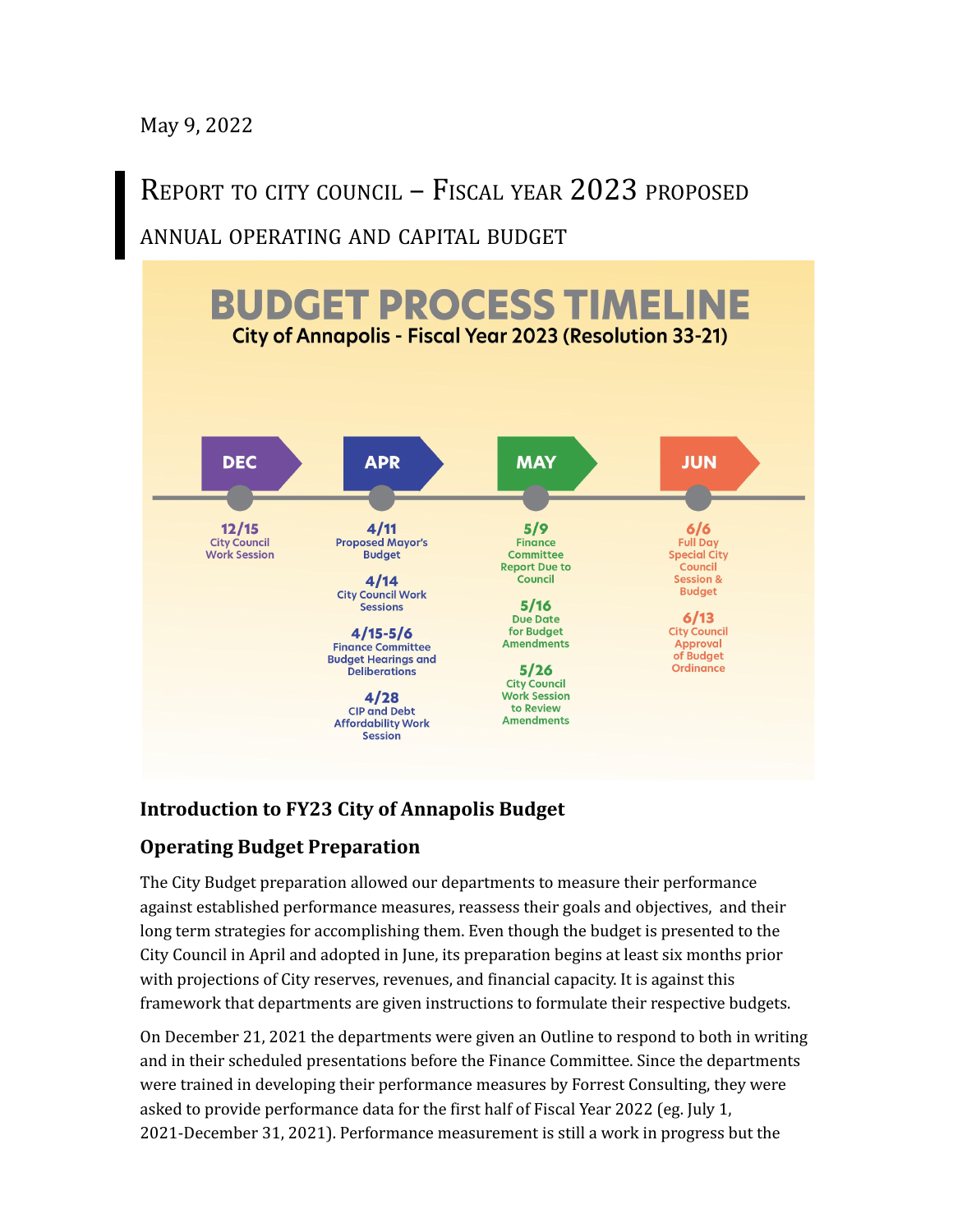objective of reporting on them was to make a link between their budget and their success at accomplishing them. In turn, they could be asked what, if any, were the financial obstacles in obtaining these goals and conversely, what contributed to meeting them.

OpenGov was an additional visual tool for presenting their data depicting their breakdowns for Salaries and Benefits, Contractual Services, Supplies and Capital Outlay expenditures against the General Fund.

Grants and their terms were asked to be identified and documented as spent vs. carried over.

Existing Fees and Fines were reviewed to verify that the fees are adequate to cover all respective costs, and if fees were at an appropriate level.

Lastly, an Organizational chart from the FY22 budget was given to each department to note any changes for FY23.

Previous FY22 Budget Presentations from MIT and the Fire Department were used as a template for all departments to use for due to their consistency in reporting the required data.

## **Budget Parameters**

Departments were advised that City revenues have not 'fully' recovered from the pandemic; therefore, any supplemental requests had to be substantiated as 'mission essential'. In addition, the City was still in the process of negotiating a four-year contract with the City's four unions leaving staff salaries as an exposure until finalized. None of the departments were asked to increase their services, therefore, their task was to evaluate patterns of past expenditures in developing their budget line items. The inflation rate of 3.2% was suggested and departments were asked to look at cost reductions to offset this increase.

# **City Council Priorities (re: Work Session)**

Concurrent with the aforementioned process a City Council Work Session was held for the Alderpersons to address their Focus Areas, Goals, and Priorities for inclusion in the budget. Agreed major priorities were:

–Zoning Compliance Inspector –Additional funding to APD

# **FY23 Budget Summary 1**

**General Fund Revenue**

<sup>&</sup>lt;sup>1</sup> City Council Work Session - April 14, 2022 Presentation Slides 4,5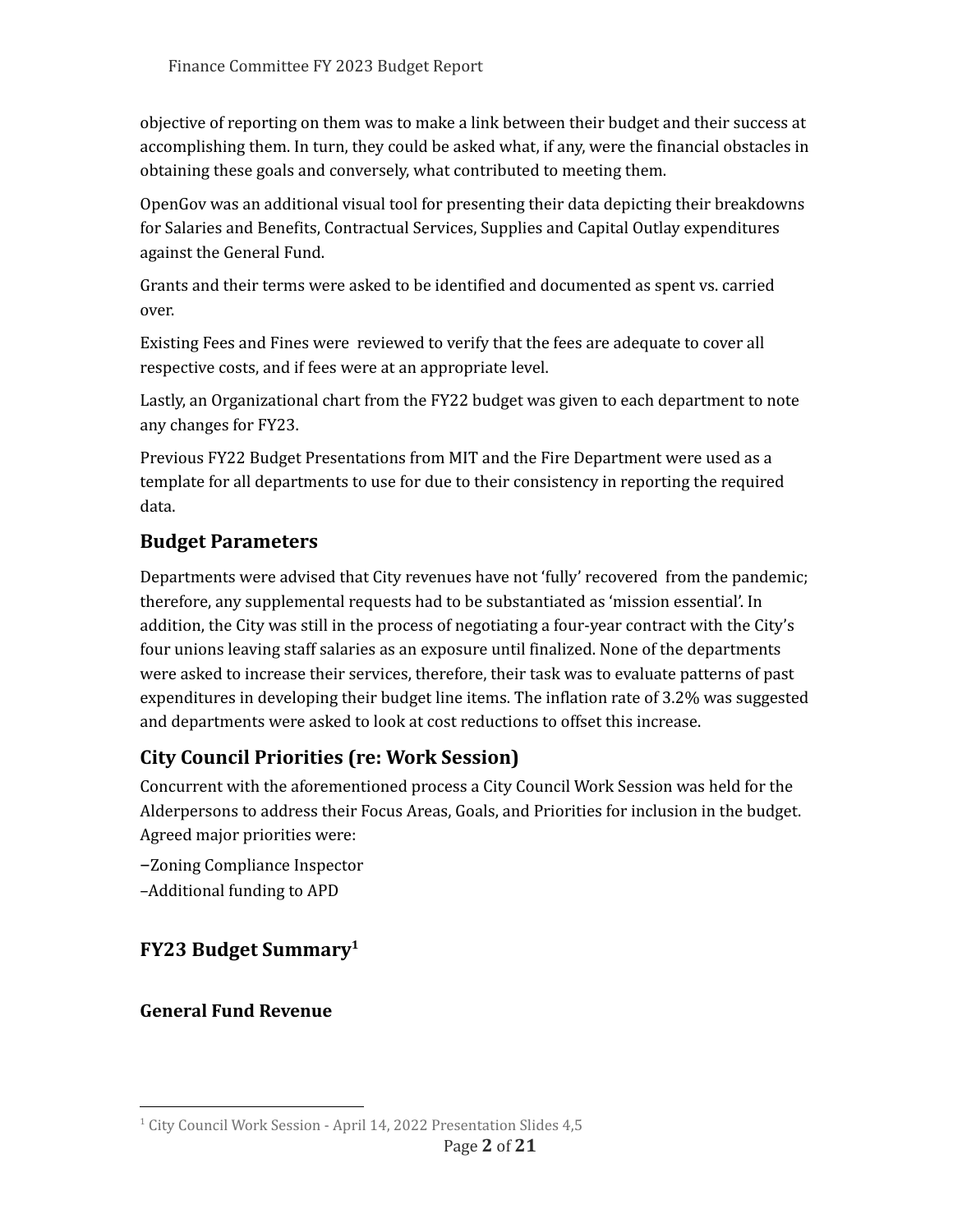

#### Good News

- General Fund revenue in FY22 is projected to exceed budgeted amount by 4.96M. The City will not have to use American Rescue Plan Act (ARPA) funding in FY22 for General Fund revenue *(due to revenues exceeding predictions in the last budget)*
- General Fund recurring revenue is projected in FY23 to increase by \$4.2M over projected FY22. This is due to growth in property taxes, Rec & Park fees, and ambulance fees
- Occupancy Tax (Hotel/Motel) revenue has grown significantly, and is projected to be near \$3M in FY23. State Income Tax is projected to be \$9M in FY23
- About 66% of General Fund revenues are from property taxes, which are stable
- Our Budget target of 15% unassigned General Fund Balance is being maintained

#### Challenges

- General Fund revenue growth continues to lag the growth of personnel costs, causing a structural deficit
- ARPA funding (remaining) is projected to be needed for General Fund revenue replacement in FY23 and FY24
- The FY25 General Fund budget will depend on continued growth in real estate assessments, occupancy tax, and income tax for elimination of the structural deficit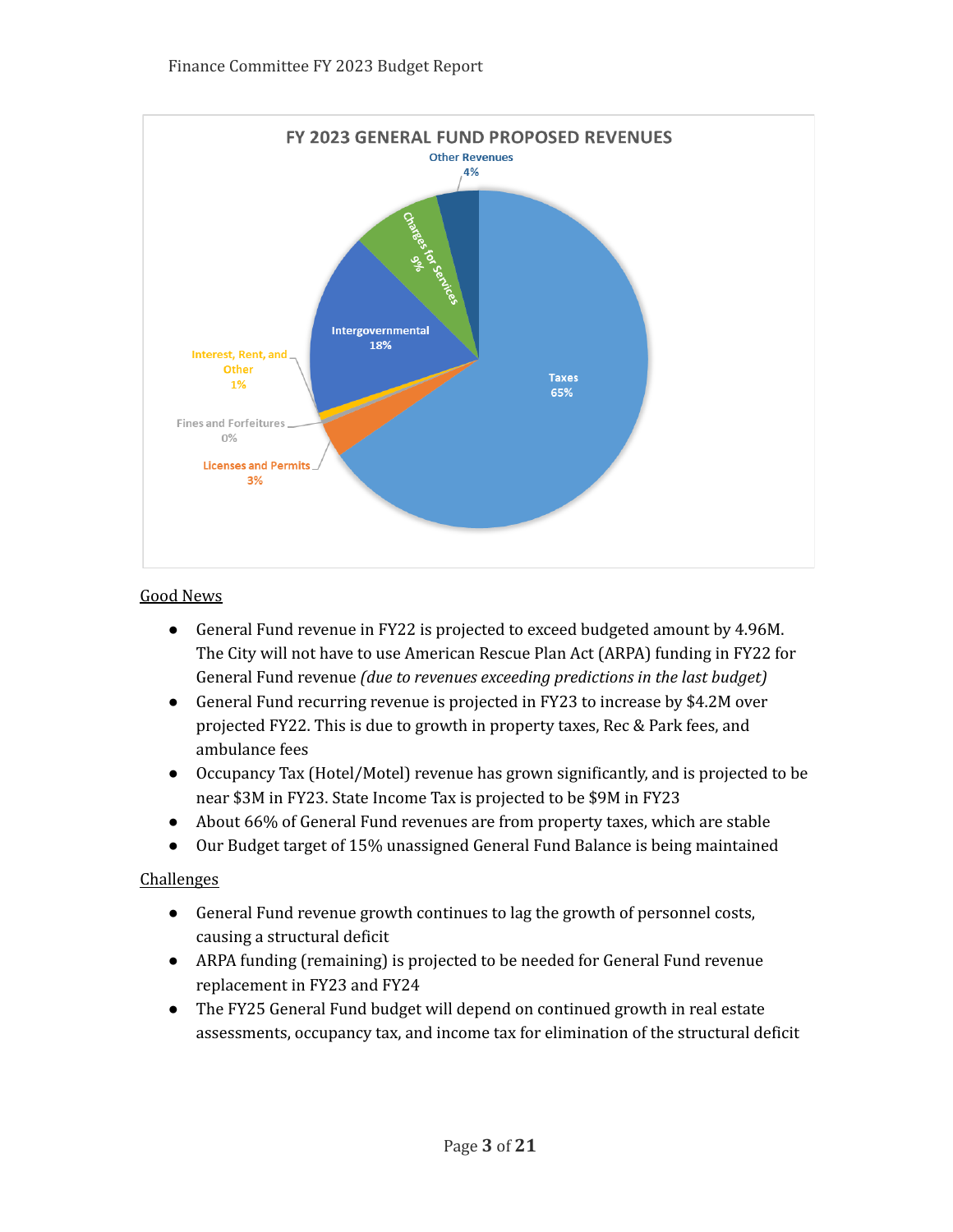

# **General Fund Expenditure Projections 2**

### The Good News

- Healthcare costs, although expected to increase in FY23, will not require an increase in healthcare premiums
- Pension Costs for Police and Fire will be flat in FY23 compared to FY22

## **Challenges**

- High inflation and competition for job candidates is driving wages up in this region
- Salaries and benefits (about 70% of total budget) are growing at a faster rate than General Fund revenue
- State Pension rates (for all employees except Police and Fire) are increasing by 3%

<sup>2</sup> City Council Work Session - April 14, 2022 Presentation Slide 6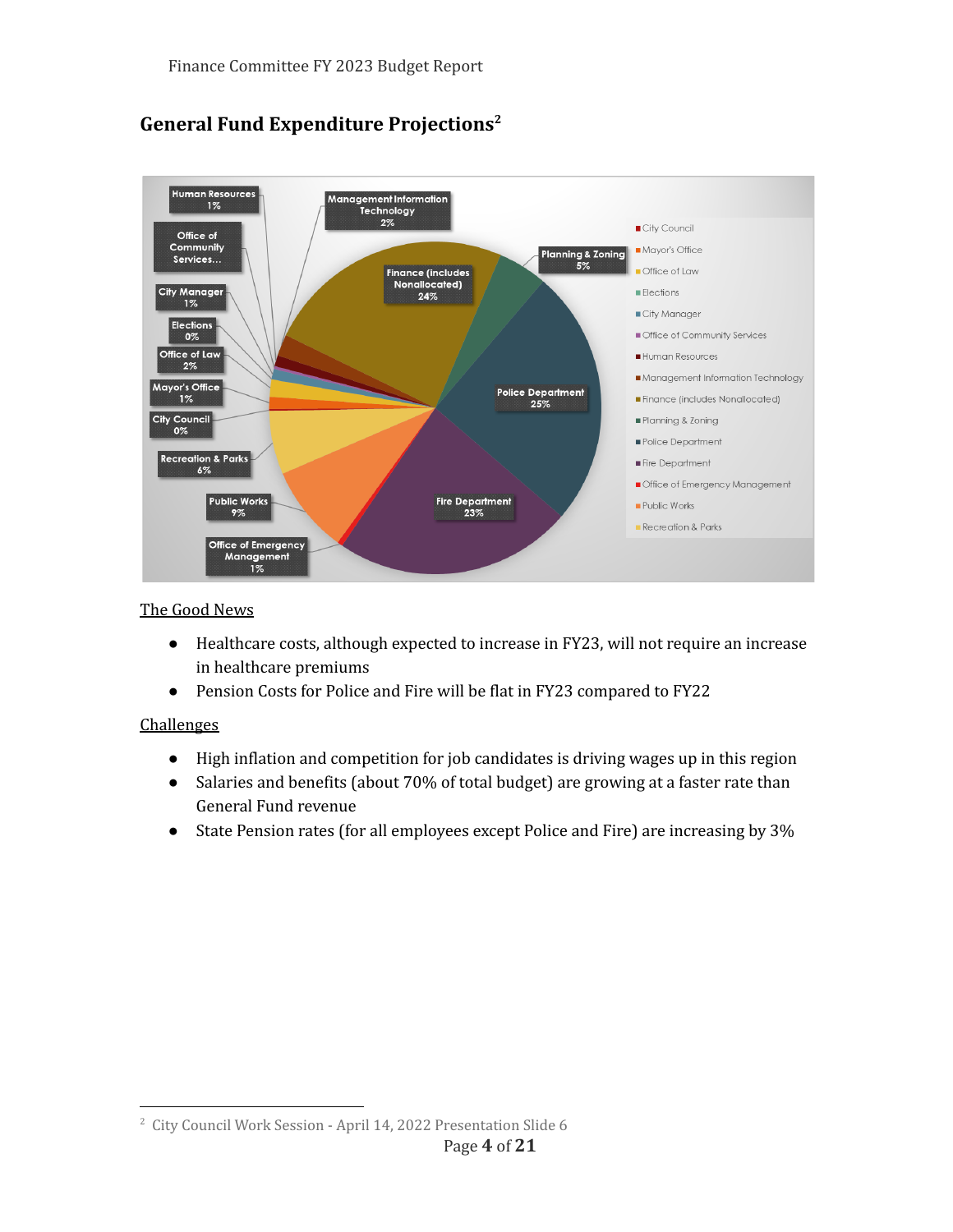# **Fund Appropriations to Capital Reserve and replenishing of Budget Stabilization Fund**

One measure of a city's financial strength is the level of its unassigned fund balances. In accordance with its policy, the City sets aside 15% of the FY23 General Fund, Parking Fund, and Transportation Funds revenues as unassigned fund balance. In general, fund balance is excess or surplus money. Further, the policy requires the City to divide any excess above the 15% requirement among the City's three reserves: Budget Stabilization, Capital Reserve, and reserve held for one-time uses. The City is projected to add to each of these reserves at the end of FY22.

Fiscal Year 2022 is not yet complete, but the City projects that the unreserved General Fund balance will grow by \$4,522,885. Of this amount \$2,881,315 will be added to reserves as shown below. The remainder will stay in the unreserved balance to meet the 15% requirement.

- Budget Stabilization Fund \$261,645 will be added bringing the balance to \$3,333,084
- Capital Reserve Fund 50% of the unassigned General Fund balance in excess of 15% target is \$\$1,440,658 and will be added to the Capital Reserve Fund (CRF)
- The remainder of the excess will be added to fund balance assigned to one- time expenses or non-recurring expense, which is projected to be \$1,179,012

## **Parking and Transportation Fund**

## Parking Fund

Projected Surplus of \$2.3 million at the end of FY22 was due to increased revenue from use of Hillman Garage due to the delay in construction. These monies will be retained in the fund for future needs.

## Transportation Fund

Conversely, the Transportation Fund will only receive a \$860,000 subsidy in FY2022 due to available ARPA and CARES funding. Further, the fund is self-supporting in FY23 with a total budget of \$8.3 million. This is primarily due to ARPA and CARES, and MDOT Grants.

## **ARPA Fund appropriations**

President Biden signed the American Rescue Plan Act (ARPA) into law on March 11, 2021. All funds must be spent by December 31, 2024. The funds can be used for 'Revenue replacement for the provision of government services to the extent of the reduction in revenue due to the COVID-19 public health emergency, relative to revenues collected in the most recent fiscal year prior to the emergency'.

Schedule Use of ARPA Funds:

| Total City ARPA Funds:        | \$7,609,469   |
|-------------------------------|---------------|
| FY2021 Used in Transportation | (\$1,171,000) |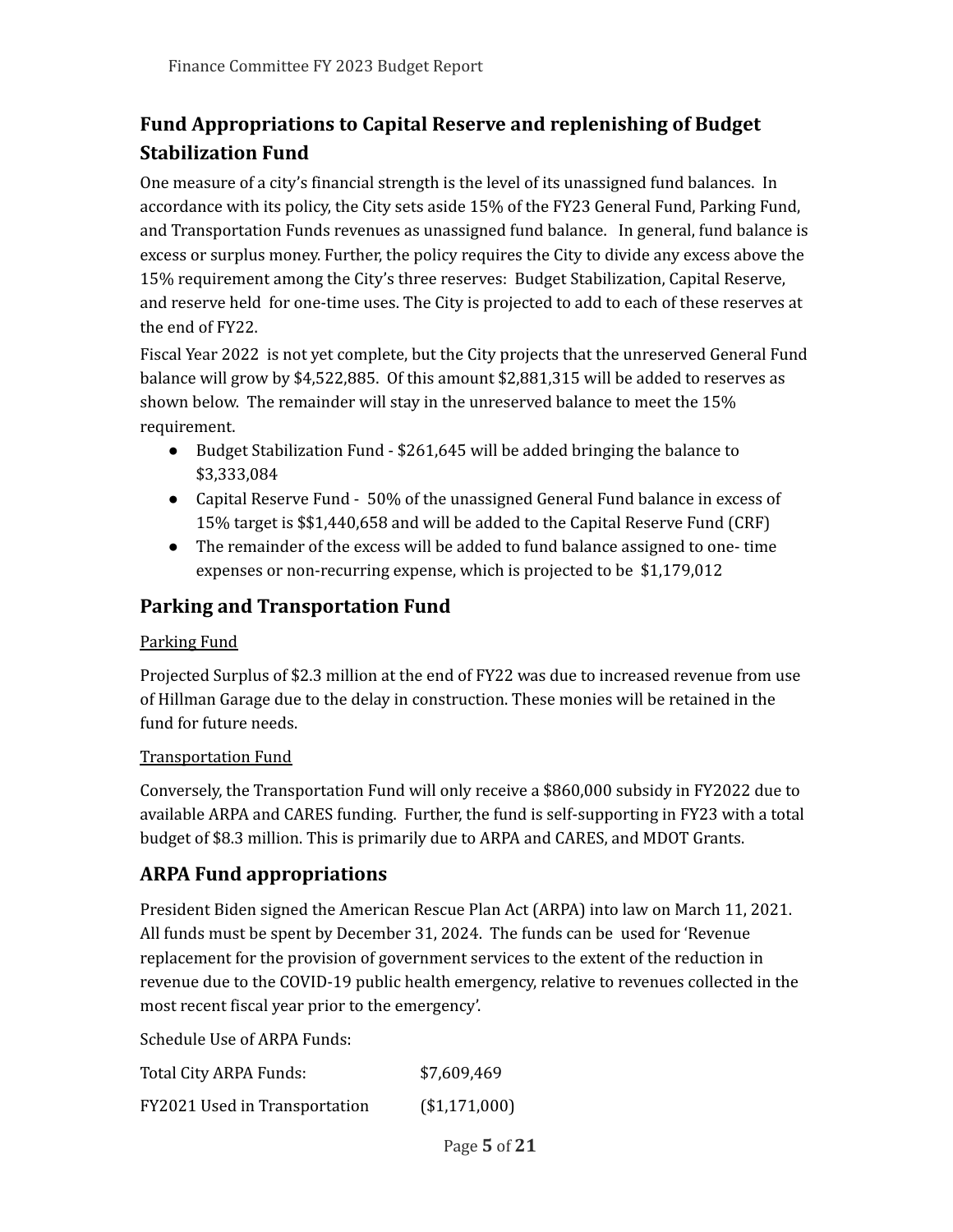| Remaining Carried into FY2022     | \$6,438,469   |
|-----------------------------------|---------------|
| Appropriated for FY2023 to the GF | (\$1,532,300) |
| Remaining to Carry into FY2024    | \$4,906,169   |

The challenge is that ARPA is a one time funding source. After its final use, applying it to replace revenue, we will have a 'structural deficit' in FY2025 if revenues do not recover. *(see chart below depicting forecasted structural deficit with end of ARPA funding assuming same expenditure trajectory)*.



# **Salary/Benefits and Pension Contributions**

The budget includes a monetary placeholder for the new union contracts currently in negotiations. The City is negotiating two year contracts to align the next cycle with the triennial property reassessment.

## **Department Presentations**

Department Presentations were held before the Finance Committee April 16 - May 6. Each departments included the following areas in their presentations:

- Accomplishments
- Goals short term
- Goals long term
- Performance Measures
- Enhancements\*

\*Enhancements defined as 'mission essential'

## **Annapolis Fire Department**

#### **Highlighted FY22 Accomplishments:**

- Overtime costs reduced
- Hired 10 new firefighters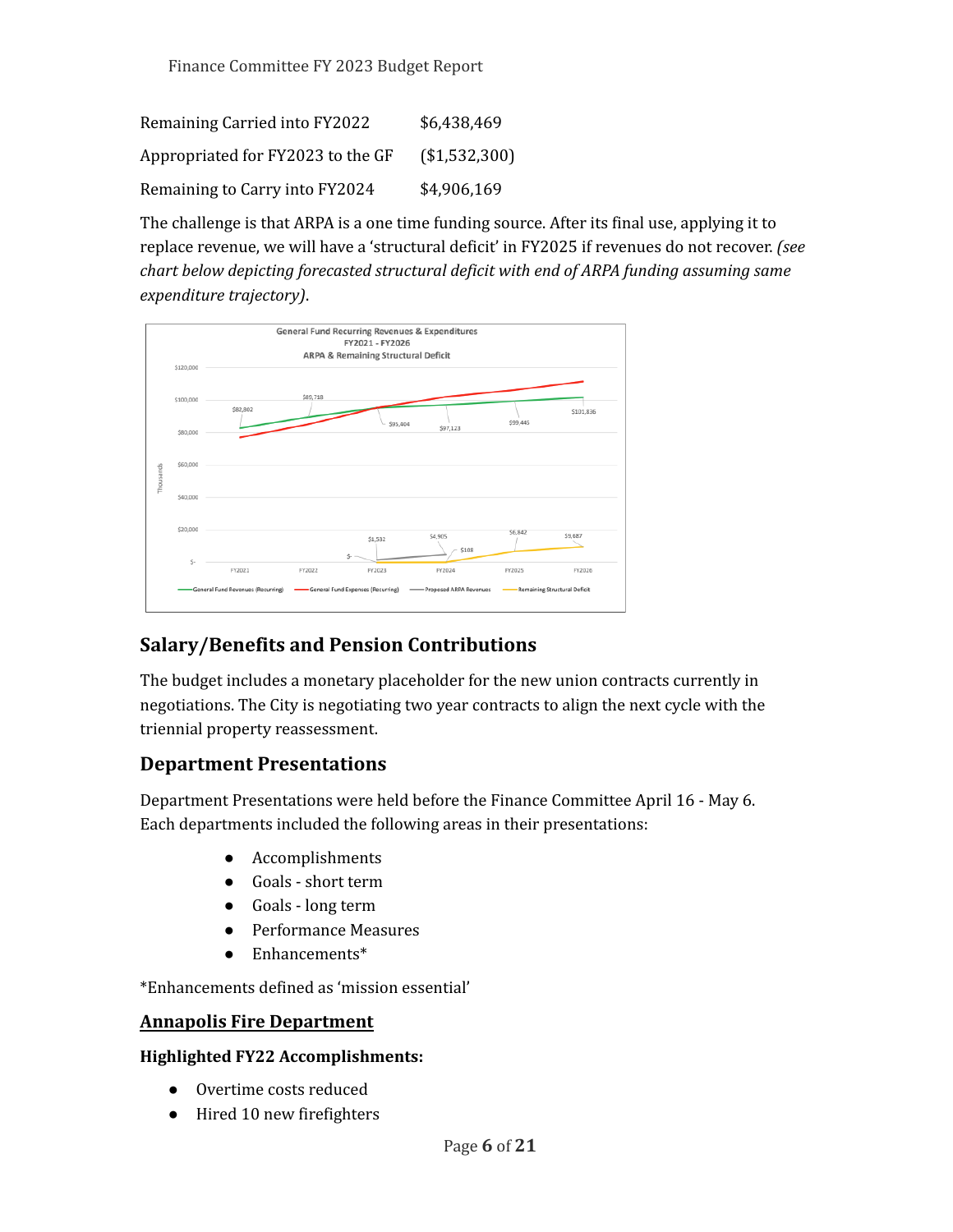- Brought in \$3,000,000 in EMS (Ambulance Services) revenue
- Hired Fire Protection Engineer

### **FY23 Short Term Goals:**

- Firefighter Safety increased wellness programs and cancer awareness and prevention
- Safe Environment for the Community and Quality Assurance
- Training, ISO (Insurance Services Office) Rating

#### **Long Term Goals:**

- Accreditation
- Mental Health/Suicide Prevetion
- Continue to build Mobile Integrative Health
- Upgrades to 3 Fire Stations

They have outlined performance measures, some of which they have been successful with and others have been added to Long Term Goals.

#### **Enhancements included in the budget:**

- Replacement Gym Equipment
- Quality Assurance Officer
- Station Alerting System
- Replacement Hazmat Identification Device

## **Management Information and Technology IT Office**

#### **Highlighted FY22 Accomplishments:**

- Modernized infrastructure and strengthened cyber security
- Rolled over from Etrakit to EnerGov
- GIS assistance with Census 2020 and Redistricting

#### **FY23 Short Term Goals:**

- Improve efficiency and reliability
- ADA compliance
- Increasing automation

#### **Long Term Goals:**

- IT Strategic Plan
- Making Annapolis.gov 100% accessible to all (ADA Compliant and Mobile)

#### **Performance Measures:**

They have outlined performance measures. Some were successful and others were added to long-term goals.

#### **Enhancements included in the budget:**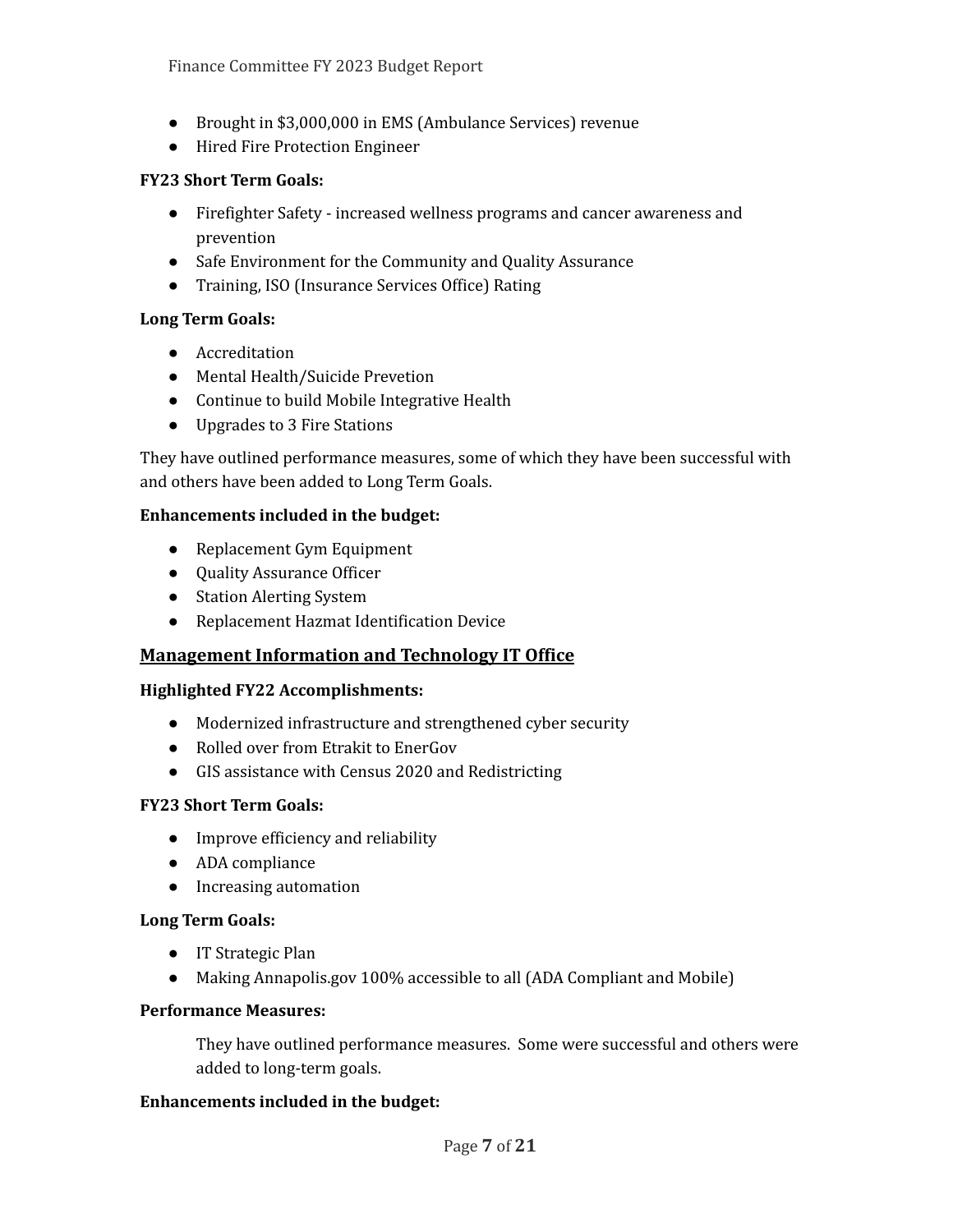- ADA Compliance funds to cover personnel cost
- Overtime for staff-snowstorms, long running meetings

#### **Enhancements not currently funded:**

● Strategic Plan and Additional MIT Analyst

### **Office of Emergency Management**

#### **Highlighted FY22 Accomplishments:**

- Continued Covid response vaccination and booster clinics, 2500 rapid test kits
- Food insecurities program
- Substance abuse programs
- Expanded winter relief programs
- Received \$4.5million in grants in 2022 to be distributed to other city departments

#### **FY23 Short Term Goals:**

- Build robust level of preparedness Mitigate loss of life and property
- Reduce overdoses
- Provide system for prevention of Cyber Attacks

#### **Long Term Goals:**

• Continuation and enhancement of short term goals

#### **Performance Measures:**

- Continue the reduction of the impact from Substance Use Disorders
- Adapting to changing conditions in rapid response to withstand disruptions in the aftermath of catastrophic events

In summary, one performance measure was not met which would provide preventive measures that make a terrorist attack difficult.

#### **Enhancements included in the budget:**

- Stanton Center Winter Relief Program
- Supplies
- Overtime

#### **Enhancements not in the budget:**

● Substance Use Disorder Prevention Programs - \$70,000 funding through one-time use funds. See Finance Committee recommendations

#### **Department of Transportation**

#### **Highlighted FY22 Accomplishments**

- Delivery of 2 new buses (one is electric)
- Delivered 100% and 35,639 hours of transit services
- 100% daily enforcement in residential parking districts

#### Page **8** of **21**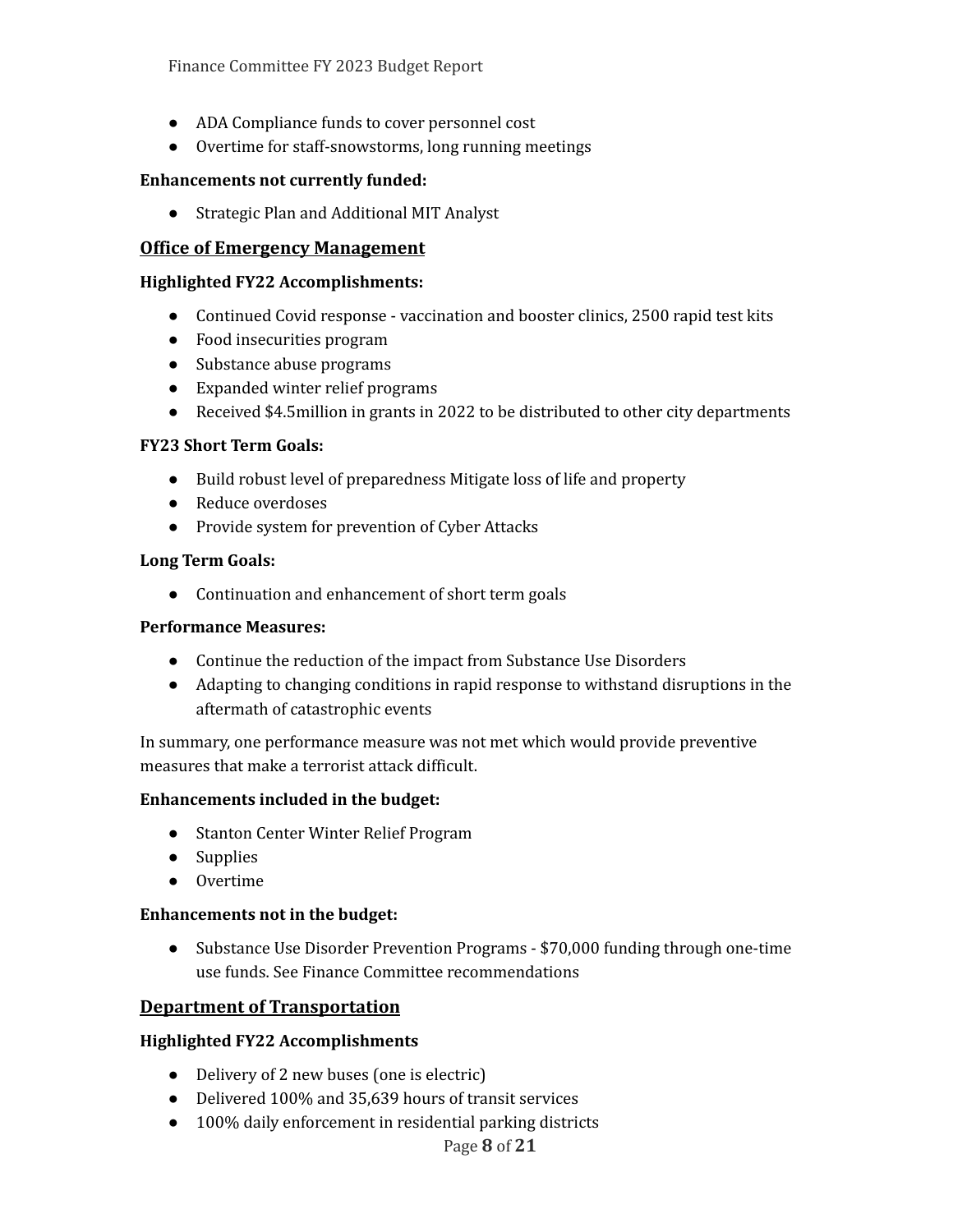• Collection of parking fines was 76%

Note: Despite low ridership, the Director was able to align his operating costs with reduced fare revenues throughout Covid

#### **FY23 Short Term Goals**

- Improve reliability, satisfaction, cost-neutral service to underserved communities
- Improve security and safety
- Improve compliance with MTA compliance
- Improve transit business practices

#### **Long Term Goals**

- Increase implementation of ParkMobile
- Implement advances in transit service through on-demand micro-transit and AVL(automatic vehicle locations) systems
- Improve amenities and accessibility
- Develop a blueprint for hybrid transit system
- Transition to zero tailpipe emission transit buses

#### **Performance Measures**

They have outlined performance measures. Some were met and others were applied to long-term goals

#### **Enhancements**

No enhancements added to the budget

#### **Department of Planning and Zoning**

#### **Highlighted FY22 Accomplishments**

- Continue to monitor inspections and other requirements of the HACA consent decree.
- Completing transition from ETrakit to EnerGov
- The Annapolis Ahead Comprehensive Plan is 70-80% complete
- Hired a Housing Affordability Specialist
- Secured \$1,686,000 in grant funding for project, (For a complete list of projects see pg 71 in operating budget)
- Completed West Annapolis Master Plan
- Completed Maritime Task Force strategy
- Commenced the Water Access Plan
- Funded a Zoning Compliance Officer
- Implemented Economic Gardening Initiative

#### **FY23 Short Term Goals**

- Complete transition to electronic permitting
- Improve affordable housing and housing conditions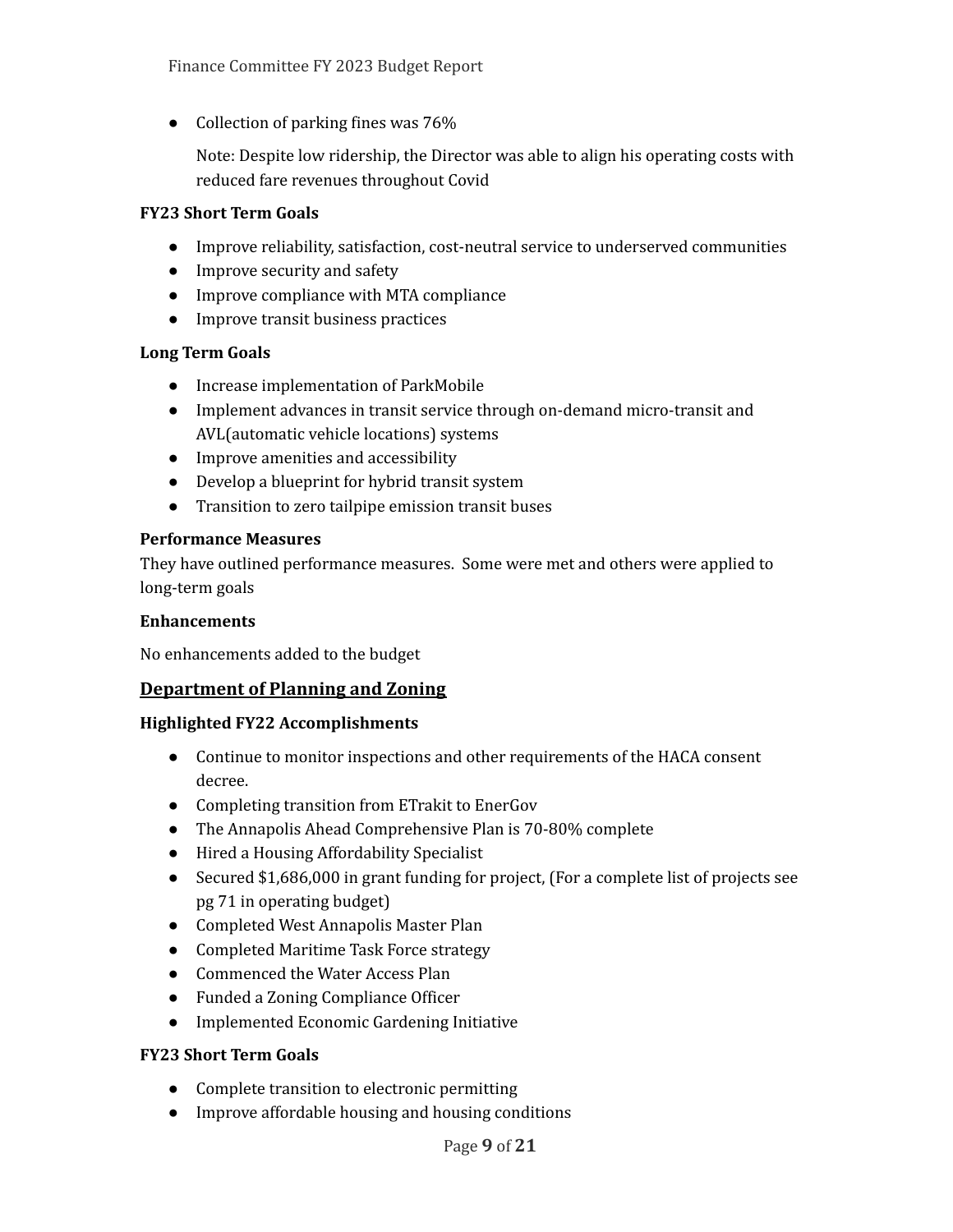● Increase awareness of MPDU Program

#### **Long Term Goals**

- Increase the stock of affordable housing for rent and ownership
- Ensure that City-owned Historic Properties receive the highest levels of maintenance standards
- Rewrite Title 15
- Rewrite Title 21
- Implement Form-based zoning
- Update and revise forms and guidelines
- Reduce Code violation investigation times
- Increase Business Recruitment

### **Performance Measures**

- Training of Staff
- License and Permit princess
- Increased the number of businesses assisted in the City

## **Enhancements included in the budget:**

- Zoning Compliance Officer
- Forestry- Tree planting and maintenance
- Training, Dues, and Membership (New Director)
- On Time P&Z Review
- Monitors for EnerGov

## **Enhancements not included in the budget:**

● Finance Committee suggestion: Add time to HPC Consultant FY23 for City Dock Review

## **Office of Law**

## **Highlighted FY22 Accomplishments**

- Successfully litigated over a dozen cases and saved the city \$5.5 million, success rate of 97%
- Renegotiated terms and fees for outside Council
- Reviewed all permits, contracts, leases for the City
- Provided legal support to closing the City Dock public Private Partnership Agreement
- Successfully processed over 100 municipal infractions related to HACA violation
- Managed and executed successful City Elections
- Facilitated all City Council business, ie agendas, ordinances, resolutions

## **FY23 Short Term Goals**

● Successfully represented the City and its officials and employees in court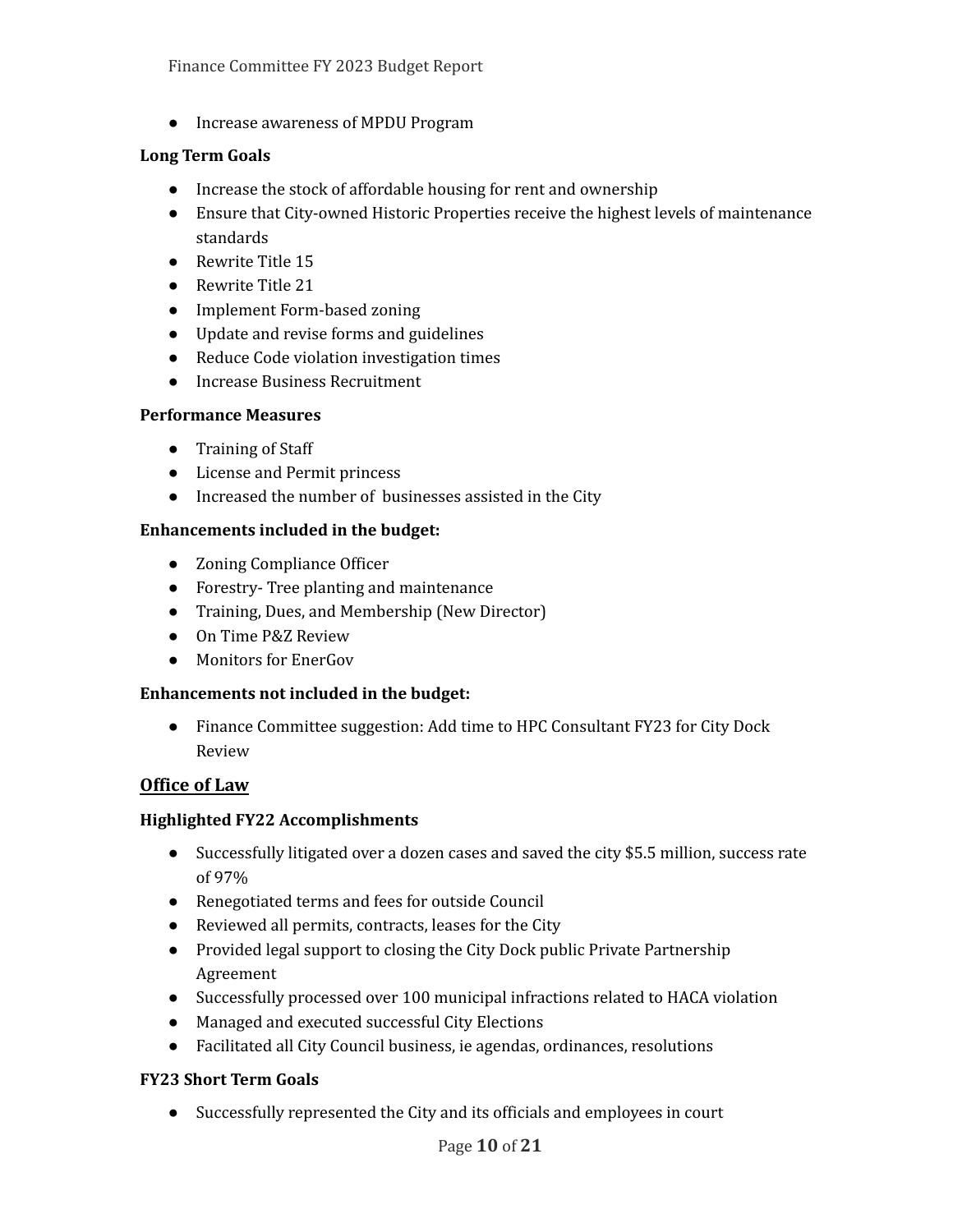- Respond timely to public information requests
- Continue to facilitate City Council meetings, provide on-time staff support and well-reasoned legal counsel

### **Long Term Goals**

- Reduce litigation
- Revise City Code per Council direction
- Organize the functions of the Law Department
- Maintain and secure all Council documents
- Provide safe and reliable polling locations

### **Performance Measures**

The department met all of their performance measures

### **Enhancements not included in the budget:**

• The City Attorney requested an additional attorney to bring more litigation matters in-house to reduce outside counsel costs. Finance Committee recommended \$63,000 net funding. (*See Finance Committee Recommendations*)

## **Department Recreation and Parks**

Highlighted FY22 Accomplishments

- Harbormaster increased projected revenue by 300% from 2021
- Purchased new Harbor Patrol boat
- Recreation and Parks offered over 3 million hours of recreation and leisure annually
- Initiated e-learning programs, new programs, camps, and workshops
- During Covid offered before/after school childcare
- Upgraded recreational equipment at The Stanton Center
- Hosted an ametuer sanctioned boxing event with over 200 spectators

## **FY23 Short Term Goals**

- Improve safety and wellness increased recreation opportunities, boating safety and decline in accidents
- Increase public outreach upgrade software, increase number of employees, increased customer service training, increase R&P followers by 5%
- Implement the Stop the Violence Program

## **Long Term Goals**

- Develop educational programs
- Ensure all facilities are ADA compliant
- Increase diversity of programs
- Jazz in the Parks (AIPPC)
- Continue Friends of Annapolis Recreation and Parks

#### **Performance Measures**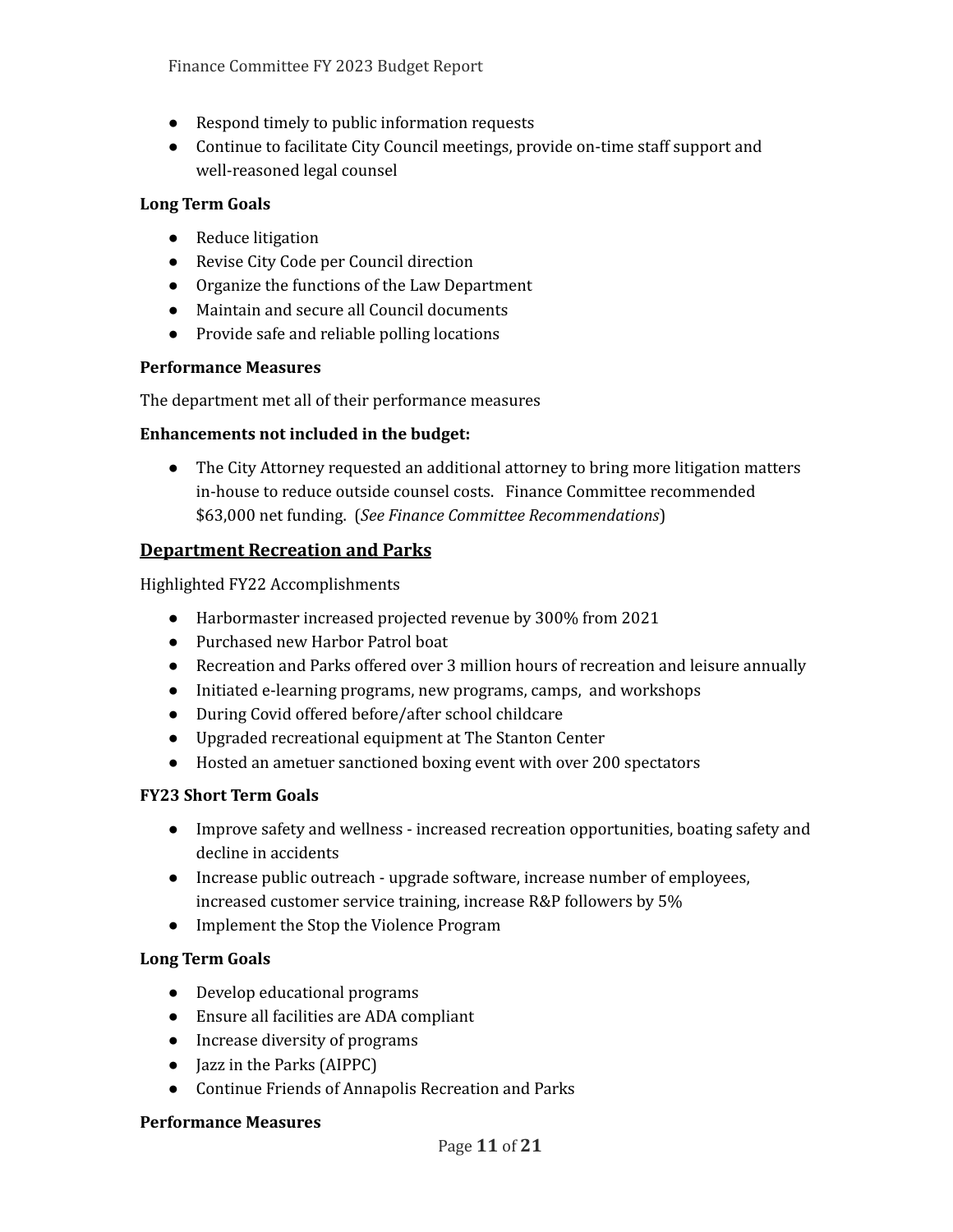Department met several goals and is working towards completing others.

#### **Enhancements included in the budget:**

- Added Watch Commander with the Harbormaster's office.
- Union Employee Overtime Payments
- Safety and Crime Reduction
- Pop-up Camps
- Harbormaster- Full-time Supervisor (Contractual)
- Harbormaster- Overtime

#### **Enhancements not included in the budget:**

● Finance Committee recommended Use of one-time funds in the amount of \$100,000 for Recreation and Parks Pilot Prevention Program. (*See Finance Committee Recommendations*)

#### **Annapolis Police Department**

#### **Highlighted FY22 Accomplishments**

- Overall crime reduced by 8% including clearing 100% of homicides committed
- Grew the APD reentry program
- Awarded \$1.6 million in State and Federal grants for crime and community initiatives
- Developed relationships with other law enforcement agencies ie county, state and federal
- Incorporate requirements of the State's Police Reform Legislation
- While extremely challenged with crime reduction, due to staffing issues, they addressed necessary patrolling with overtime
- Rolled out the "The Mayor's Initiative on Recreational and Educational Programming to Reduce Crime and Juvenile Delinquency in the City of Annapolis, Maryland"

#### **FY23 Short Term Goals**

- Safety
- Trust
- Excellence
- Optimization of resource management

#### **Long Term Goals**

- Integrate the 6 pillars of the 21st Century Policing model
- Redirect resources to aligned with community policing philosophy
- Diversity within the department
- Collaborate with institutions of higher learning to educate staff and study police and community interactions

#### **Performance Measures**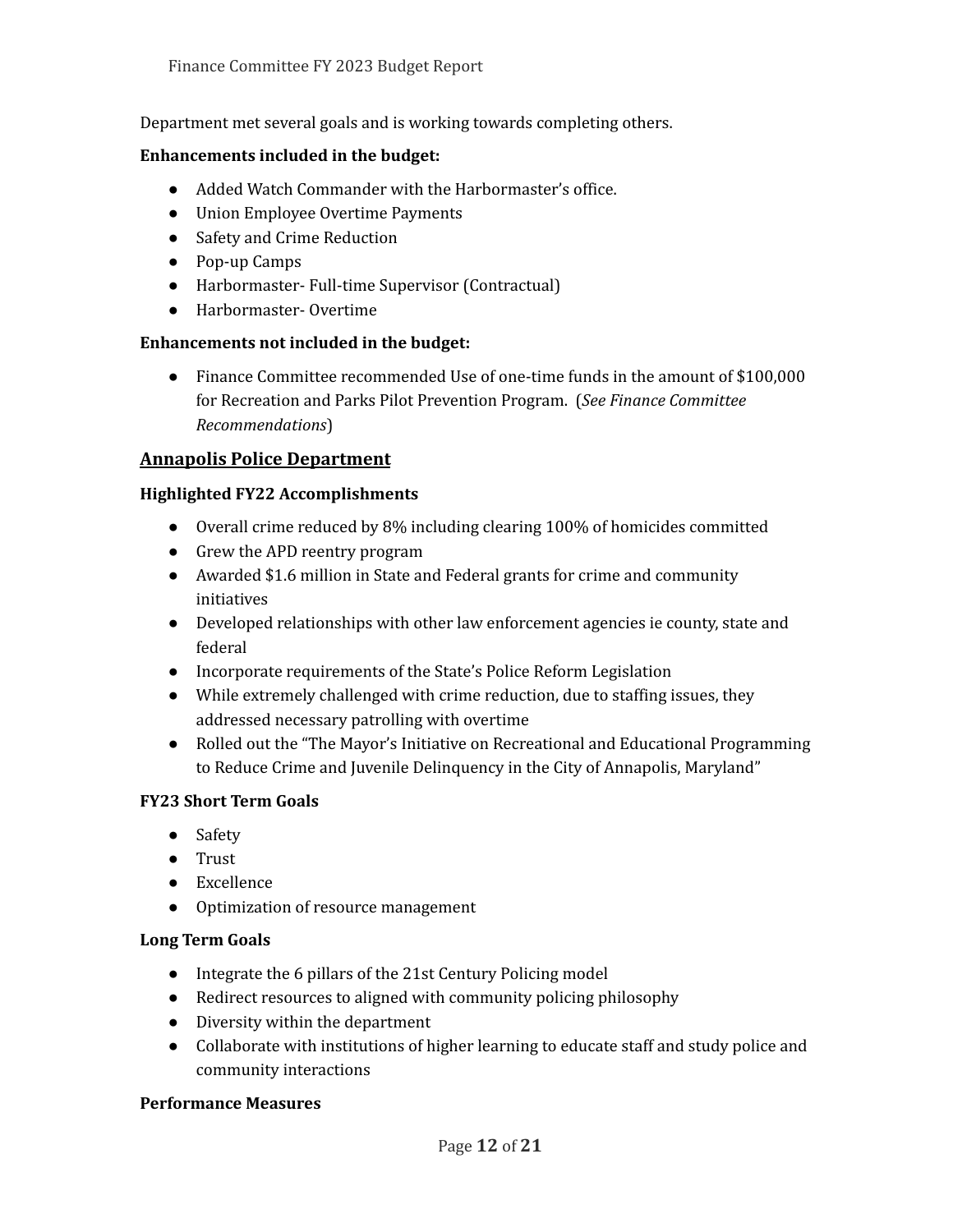They were able to meet all their performance measures.

#### **Enhancements included in the budget:**

Non-personnel State legislation compliance expenses

#### **Enhancements not included in the budget:**

- Civil Service conversion Investigative Support Analyst
- Civil Service conversion Special Events Coordinator
- Part time to full time contractual conversion Re-entry team member
- Contractual full time Internal Affairs Investigator
- Contractual full time Body Worn Camera/CCTV reviewer
- PCO I to PCO II conversion
- Part-time Contractual Grant Manager
- Add a crew-van dedicated to the re-entry program. It will be put to good use in other functions. Add \$35,000 One time expense, not recurring
- Add a mental health program teaching officers and civilian staff to recognize and resolve the roots of trauma as opposed to the symptoms. This program could be expanded to other programs. Add \$30,000 one time expense, not recurring

### **Human Resources Office**

#### **FY22 Accomplishments**

- Assisted Public Works with creating the Career Ladder development
- Throughout Covid assisted employees with remote learning, training, mental health awareness
- Participated in Union negotiations
- Continued operations through Covid working with boards and commissions, and the public
- Implemented safe and best practices for safety for City employees during Covid

#### **FY23 Short Term Goals**

- Maintained Qualified and Diverse City workforce
- Recruit, retain and engage employees through competitive and comprehensive benefits programs
- Ensure employees and retirees are satisfied with access to benefits
- Ensure the city workforce is trained in best practices and latest technology
- Fill key positions in City departments

#### **Long Term Goals**

- The Finance Committee recommends the HR Office become a Department
- Increasing on-line application ratio to hard copy applications
- Employee access to training
- Diversity out-reach in person due to Covid restrictions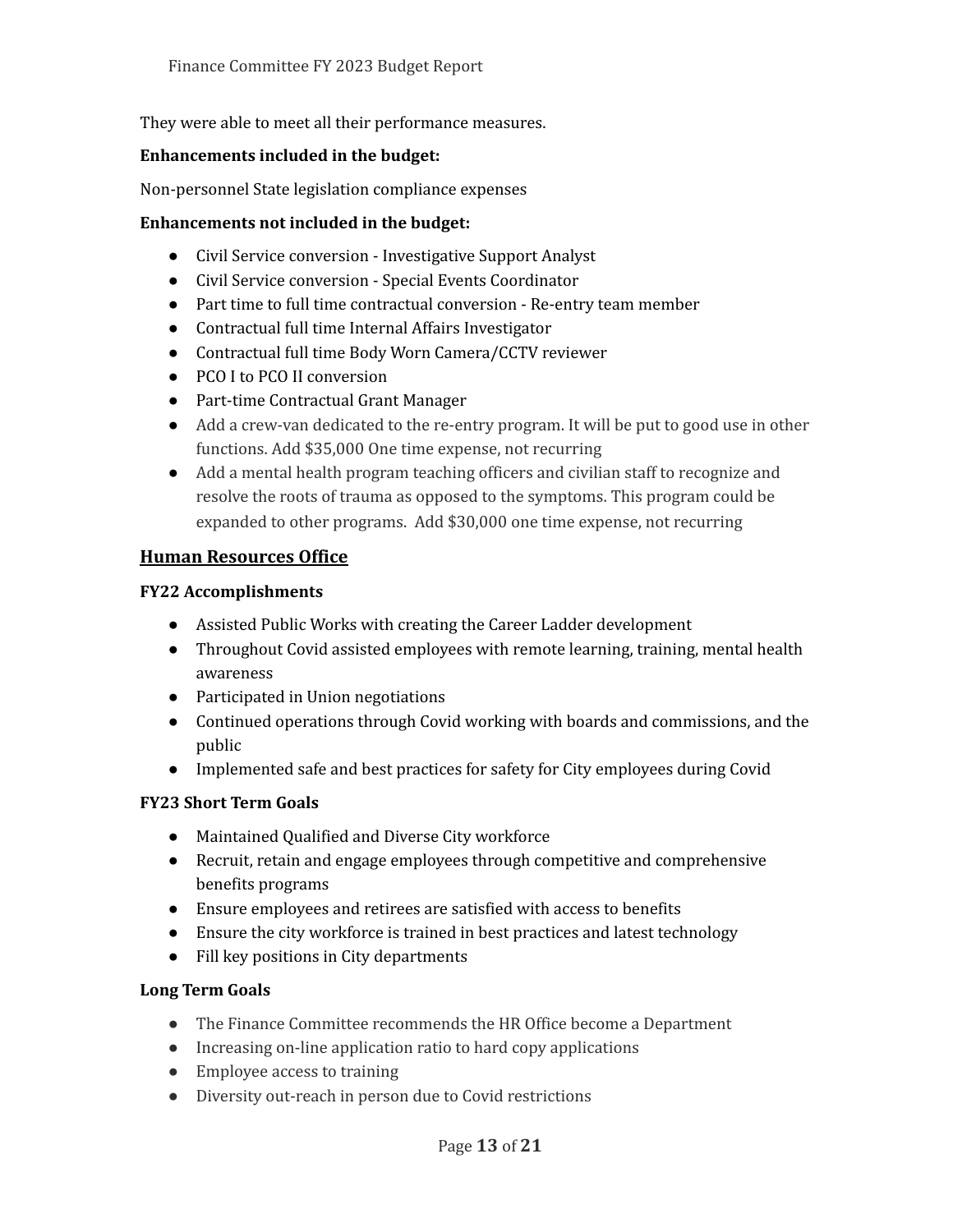#### **Performance Measures**

- Cost containment on benefit offerings
- Increasing performance expectation of benefit vendors
- Ensuring benefit offerings meet employee and retiree needs

### **Enhancements included in the budget:**

No additional enhancements requested

### **Finance Department**

#### **Highlighted FY22 Accomplishments**

- Completion of timely FY23 Budget
- Issue annual financial comprehensive report for 2022
- Obtained an increase in Moody's City debt Bond rating to Aa1
- Implemented DebtBook software
- More collaboration between departments to mitigate
- Risk manager worked with City Departments to implement programs to mitigate risk
- Risk Manager developed a site inspection calendar for city facilities
- Purchasing Staff oversaw RFP and IFBs and provided City departments with necessary goods and services
- Notable projects included AMRP, Burtis House, BGE account, SP+, Carr's Beach acquisition.

## **FY23 Short Term Goals**

- Maintain timely and accurate account records. Strengthen, maintain and monitor internal controls
- Provide accurate and timely financial information to city departments
- Provide accurate and timely billings for Utility, CFA and general billing
- Protect City deposits and maximize related earnings
- Improve efficiency in Finance Department operations
- Efficient management of City debt
- Produce accurate and timely reporting of Grants activity
- Minimize risk for City employees and City property
- Increase efficiency in City Spending
- Maximize use of Women and Minority Business Enterprise Vendors
- Expand use and enhance accountability for procurement card

## **Long Term Goals**

- Implement MBE/Minority procurement program
- Improvement in OpenGov

#### **Performance Measures**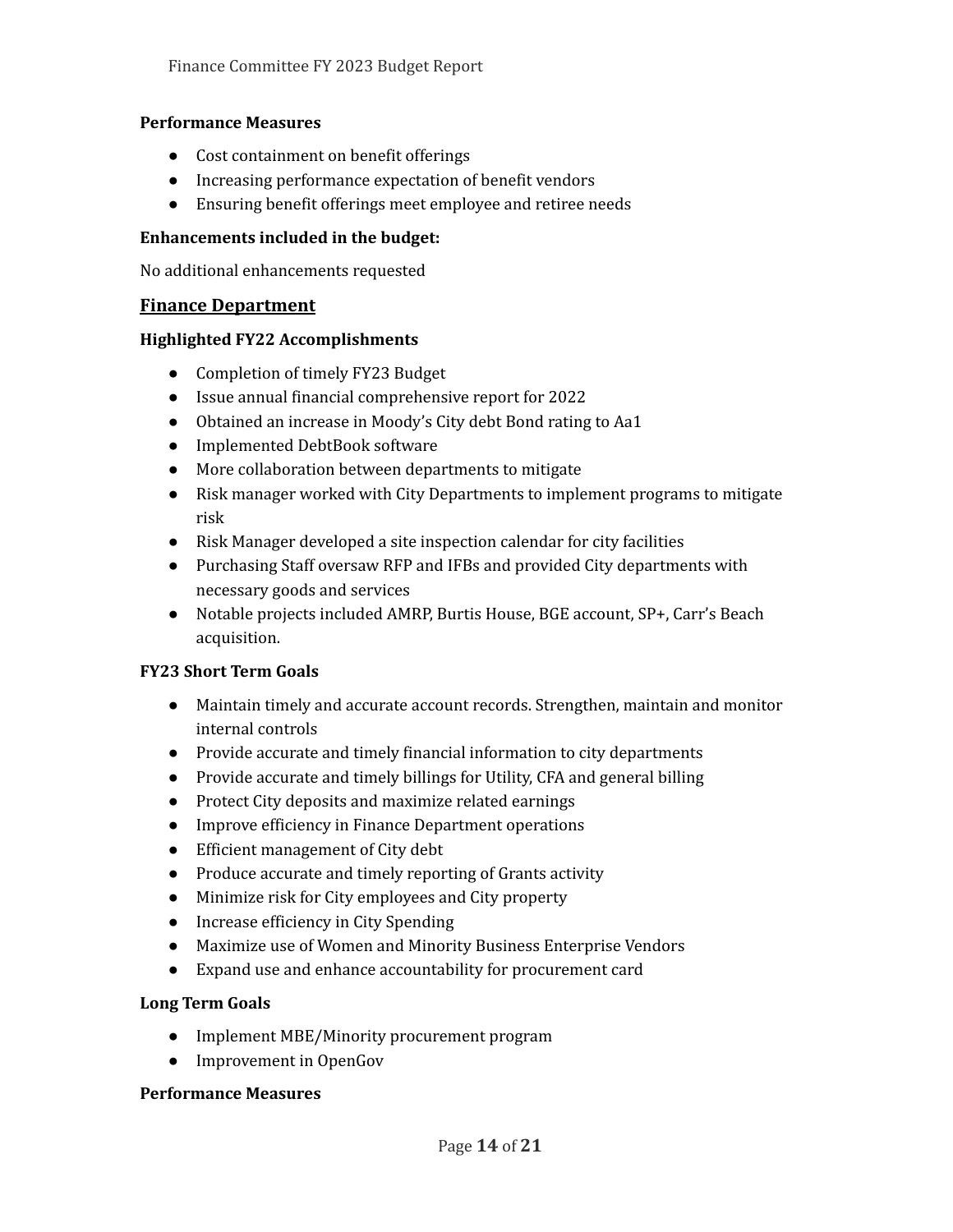They were able to meet all their performance measures.

#### **Enhancements included in the budget:**

- Grant Administrator
- Budget Analyst
- Position Upgrades
- Audit Committee-Restore full funding

### **Department of Public Works**

#### **Highlighted FY22 Accomplishments**

- Implemented an internal career ladder
- Continued to remain fully operational throughout the COVID Delta and Omicron outbreaks
- Introduced a solid waste web page, city wide waste survey, and collected statistical data
- Resurfaced 3.39 miles of roadway and repaired/replaced 55,550 square feet of sidewalk
- Completed bidding and design services on major City projects related to Stormwater, Traffic, Utilities, and Water Main replacement
- Coordinated and facilitated Capital Projects and Improvements

#### **FY23 Short Term Goals**

- Provide excellent drinking water
- Maintain high quality street system
- Provide reliable collection of trash, recycling and yard trimmings
- Improve estimating of Capital Projects

#### **Long Term Goals**

- Achieve national standing for the department and its employees via APWA Certification
- Provide superior customer service to constituents and customers
- Establish a continuous improvement culture
- Establish and implement life-cycle asset management programs for City assets
- Maintain a complete, safe and high quality street system that supports vehicles, cyclists and pedestrians

#### **Performance Measures**

- Complete linear feet of water main leaks
- Complete linear feet of sewer redlines or replaced
- Completed square feet of sidewalk replaced

#### **Enhancements included in the budget:**

● Traffic Engineer Independent Contractor (General Fund, Engineer & Construction)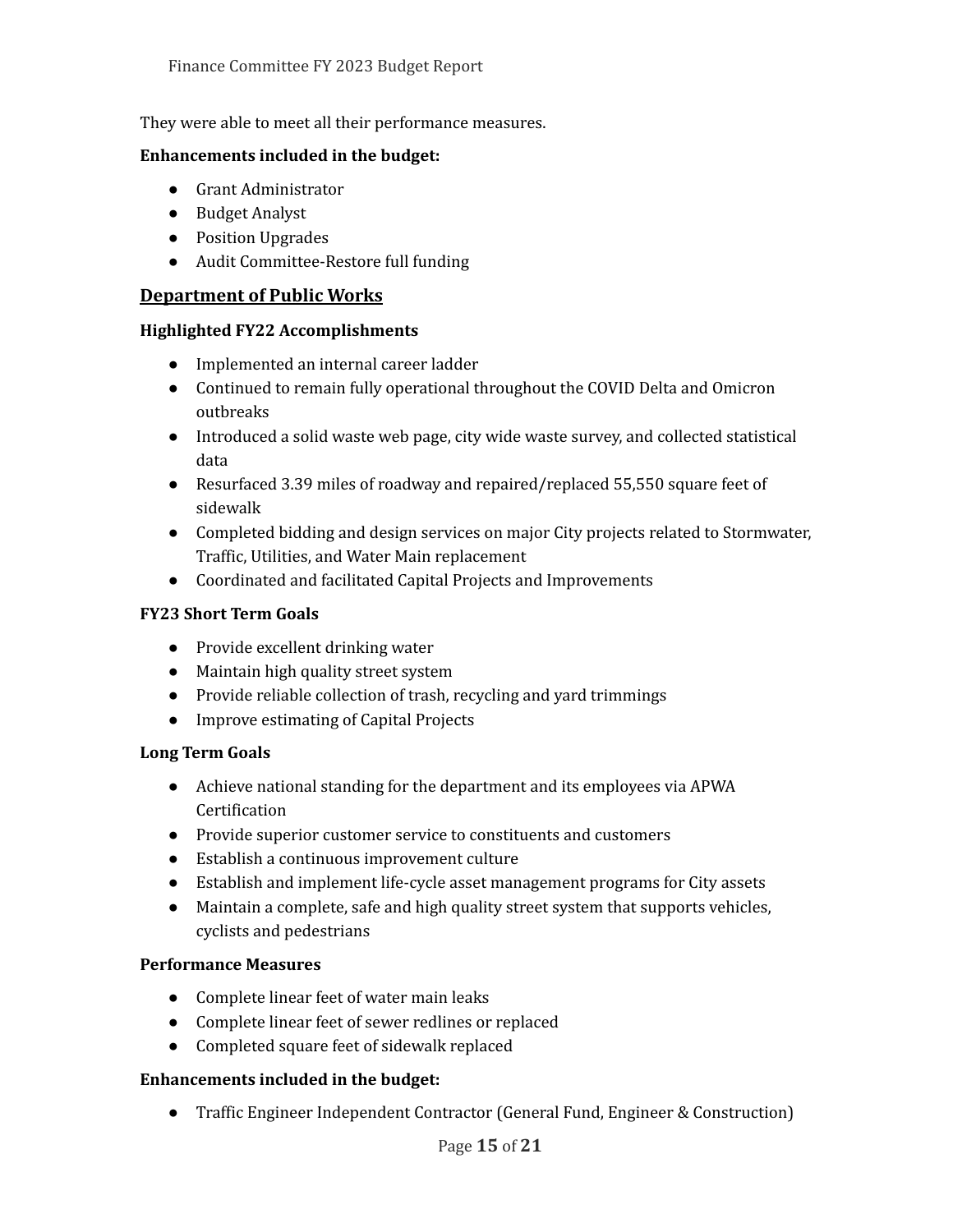- Brine Production Machine and Distribution Tanks for Vehicles (General Fund, Snow & Ice)
- Convert Two Contractual Fleet Maintenance Technicians to Civil Service (Fleet Operations)
- Stormwater Management (Watershed Restoration Fund)
- Environmental Inspector
- Stormwater MS4 Measures (Watershed Restoration Fund)

### **Enhancements not included in the budget:**

BGE Environmental Sensors (General Fund, Engineer & Construction)

## **City Council and the Office of the Mayor**

### **Highlighted FY22 Accomplishments**

- Transition to 'COVID normal'
- Resumption of events and in-person programs
- New ways of working and delivering new demands
- Renewed/continued delivery of outreach and services (NAM, Take Care, LEAD, public information, constituent services)
- Ongoing be ready and responsive to emerging needs
- Take Care organization was instrumental to getting Covid Vaccines and necessary services to the Hispanic population

## **FY23 Short Term Goals**

● Annapolis 'open for business' - promoting Annapolis as a business-friendly, destination city

## **Long Term Goals**

- Major projects Hillman Garage, City Dock, Choice Neighborhoods, Construction and Improvement projects, events and parades
- Promote diversity and inclusive services
- Drive business investment, employment and a strong economy
- Position Annapolis to meet the challenges of the 21st Century

#### **Performance Measures**

Performance Measures were not provided

#### **Enhancements included in the budget:**

- Convert Special Projects/Arts Coordinator to Exempt
- Granicus Software- helping Boards and Commissions

#### **Enhancements not included in the budget:**

- Assistant for PIO
- ADA Representative for the City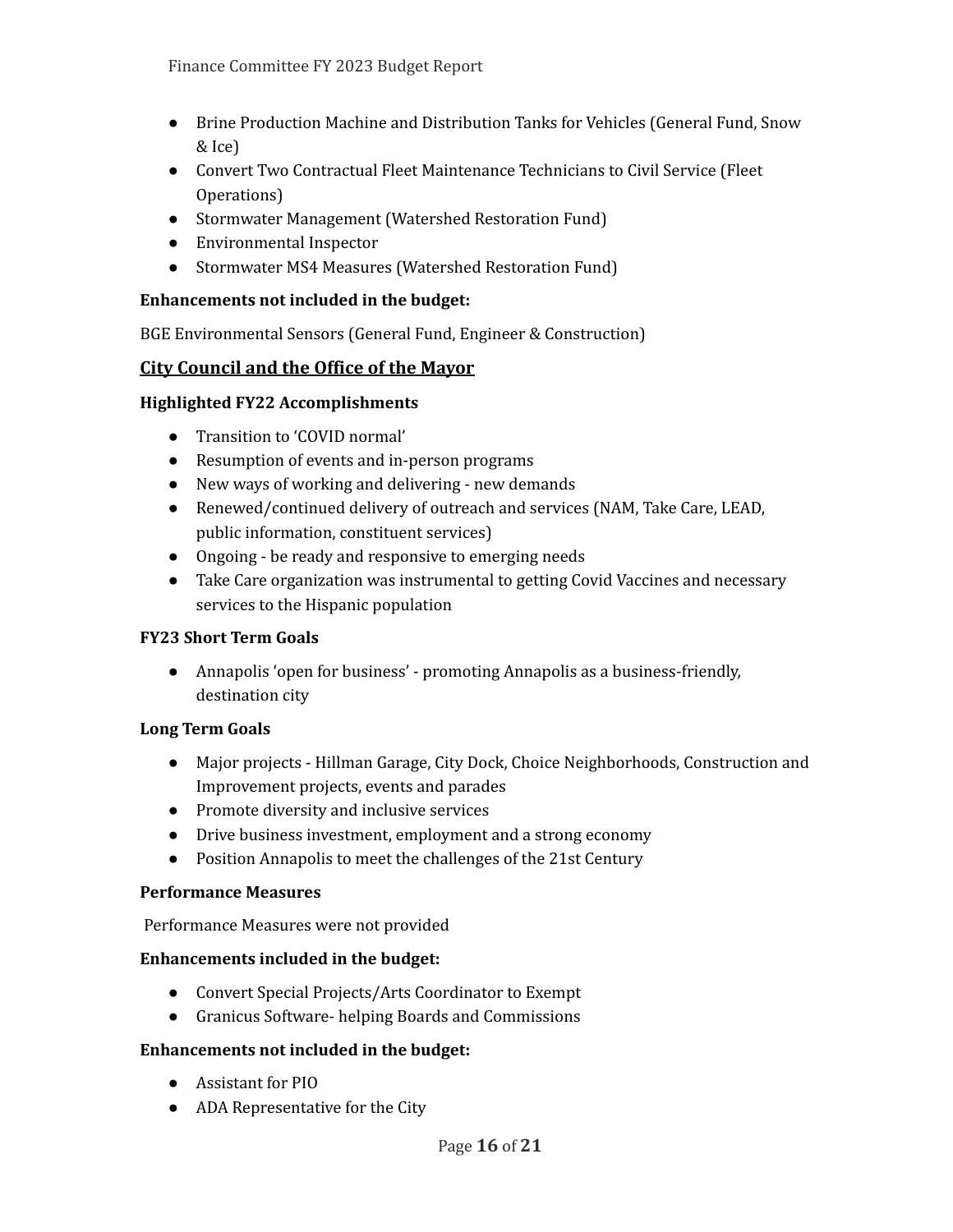## **City Manager**

### **Highlighted FY22 Accomplishments**

City Manager's office is responsible for meeting the City Council's objectives through the department heads

- Managed the City during one of the most difficult periods in its history with the global pandemic impacting every facet of the City's operations
- Completed the design stage of the Hillman Garage project, and coordinated the start of construction
- Successfully applied for and received Program Open Space for the acquisition of Carr's Beach
- Obtained \$500,000 of additional State funding for the downtown utilities undergrounding program
- Received \$600,000 of State funding for the upgrade of Stanton Community Center
- Applied for and received \$828,000 of funding for Truxtun Park improvements
- Obtained \$10 million of State funding for the City Dock resilience and revitalization project
- Applied for and received approval of the Choice Neighborhoods grant from HUD
- Managed CARES Act grants to help meet the needs of Annapolis residents during the pandemic
- Collaborated with Anne Arundel County on legislation to create a Resilience Financing Authority

## **FY23 Short Term Goals**

- Develop an updated City Strategic Plan and fully implement a performance management system based on the Strategic Plan
- Continue to strive for diversity across the City's workforce
- Complete the new Hillman Garage on time and budget, and start the City Dock project
- Improve water quality of Annapolis waterways
- Reduce waste to landfill, reduce litter, increase recycling and composting, and reduce food waste
- Mitigate the impacts of and create resilience to climate change
- Reduce the City's greenhouse gas emissions and improve air quality
- Improve the lives of the City's underserved population

## **Long Term Goals**

- Eliminate the City's structural deficit
- Complete the resilience and revitalization project at City Dock
- Achieve diversity in the City workforce such that it mirrors the City's population
- Fully implement the Office of Community Services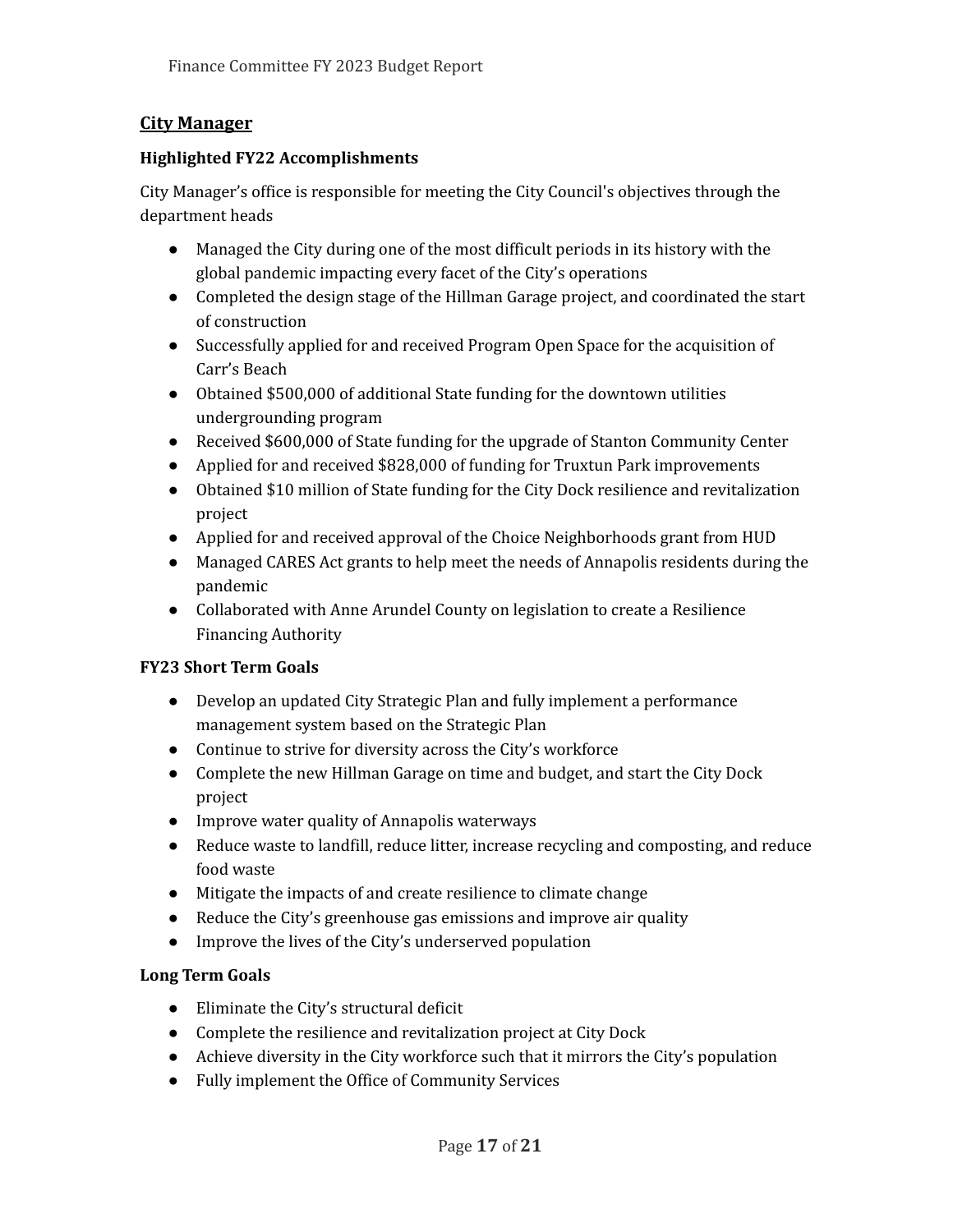- Enhance the City's resilience by reducing impacts of climate change: mitigate and build resilience to sea level rise, flooding, severe temperatures, water scarcity, energy resources, essential services, the economy, and social and cultural assets
- Implement progress towards meeting 50% reduction in Greenhouse Gas Emissions by 2035 and Net Zero Emissions by 2050
- Improve water quality of city waterways: Achieve levels that will remove creeks from the Clean Water Act impaired list and implement practices to achieve Bay TMDL.
- Protect and enhance biodiversity; protect natural spaces for humans and wildlife
- EV fleet conversion
- Revisions to building code requirements incorporating Building Performance Standards
- Reduction goals and actions incorporated into the Resilience Plan
- Revisions to stormwater sections of City Cod.

#### **Performance Measures**

- MS4 permit requirements on track, including TMDL credit generation, projects initiated by the City and nonprofits/HOA's, new partnership between City and CBT to fund non-profit/HOA projects
- Sediment and erosion control improvements through revised inspection and enforcement procedures
- Recycling compliance through public education; elimination of plastic bags from landfill; implemented plastic reduction/awareness campaigns – "Plastic Free Annapolis" and "No Butts in the Bay".
- Curbside collection pilot program in Hunt Meadows and permanent food scrap drop off location in Truxtun Park
- Targeting communities built before stormwater control requirements with stormwater control and restoration projects initiated by the City and funded by the City through CBT; City leading MIRR with AA County and USNA
- Tree planting met Tree City requirements and increased with initiation of Replant Annapolis
- Shoreline and wetland creation/improvement projects in design; a comprehensive conservation easement plan developed, including three large properties; other areas identified to create a city "greenway"
- EV charging units installed and in design; EV bicycle and scooter contract; -Mobility and Bike trail plans

## **Enhancements**

There are no enhancements to this Department's budget.

## **Community Grants**

Per code 6.16.060 'The community grants shall provide support for the day to day cost of running a non profit organization. Subject to the availability of funds, the City will consider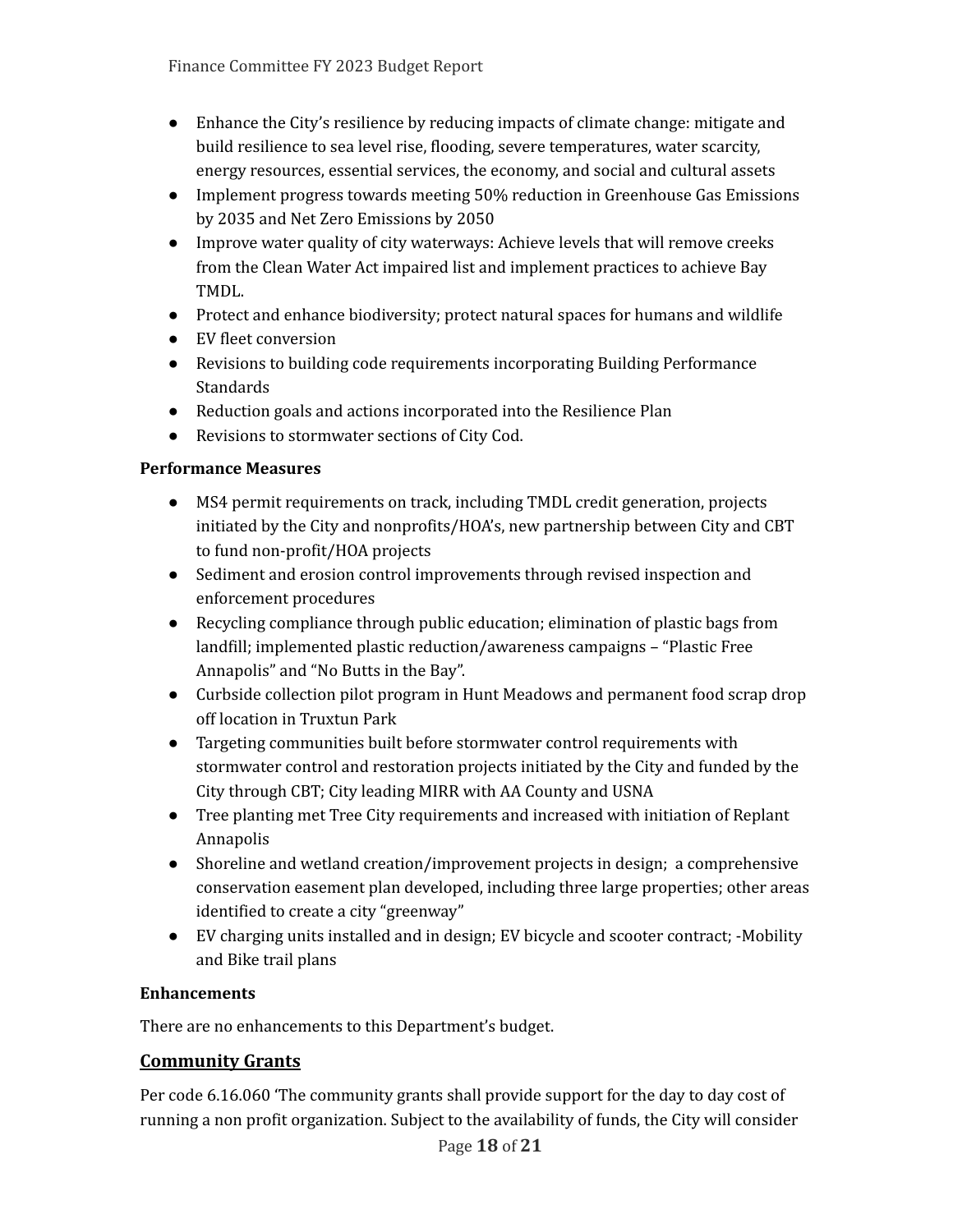funding an operating or capital grant to a non profit organization upon submission of an application that meets the requirements. The committee consists of: the Mayor's designated staff person; the Finance Director's designated staff person; and two at large staff persons'. This year there were six staff members. Thirty six proposals were received and 36 awards were given. (*See appendix A*)

## **Enterprise Funds Accounts**

Using the STANTEC Enterprise Rates Fund Rate Study, the increases in rates were justified. This logic was explained against a backdrop of escalated costs in public water and sewer costs<sup>3</sup>. The MS4 permit requirements will continue to be more challenging and therefore more costly. Refuse fees were also predicted to increase 8% annually. Our consultants compared Annapolis to other jurisdictions and Counties and we are in the median range of fees charged. The Finance Committee concurs with STANTEC's recommendations.

## **Capital Budget**

In his presentation, the DPW director has included a proactive Plan to budget, design, and manage projects to ensure that they are built on time and on budget. We reviewed the FY23 - FY28 Capital Budget and Improvement Program Project Summary budget and accepted the recommended projects and funding.

This legislative year the following Federal Grants and State Grants were received to support the following projects:

#### Federal Grants

| \$2,000,000.00 | Carr's Beach                            |
|----------------|-----------------------------------------|
| \$9,357,000.00 | City Dock Resilience and Revitalization |
| Total:         | \$11,357,000.00                         |

State Grants

| \$60,000.00     | Annapolis Gateway Park                                       |
|-----------------|--------------------------------------------------------------|
| \$75,000.00     | <b>Burtis House</b>                                          |
| \$4,867,923.00  | Carr's Beach                                                 |
| \$10,000,000.00 | City Dock Resilience and Revitalization                      |
| \$1,200,000.00  | <b>Stanton Center</b>                                        |
| \$828,000.00    | <b>Truxtun Park Improvements</b>                             |
| \$500,000.00    | Undergrounding of Service Conductors & Communications Wiring |
| \$125,000.00    | Waterway Improvement - Cheston                               |
| \$809,000.00    | West East Express Bikeway                                    |
| Total:          | \$18,464,923.00                                              |

## **Fees**

 $3$  Director Johnson advised that the Ductile Iron Pipes (DIP) market is anticipated to rise at a considerable rate during the forecasted period.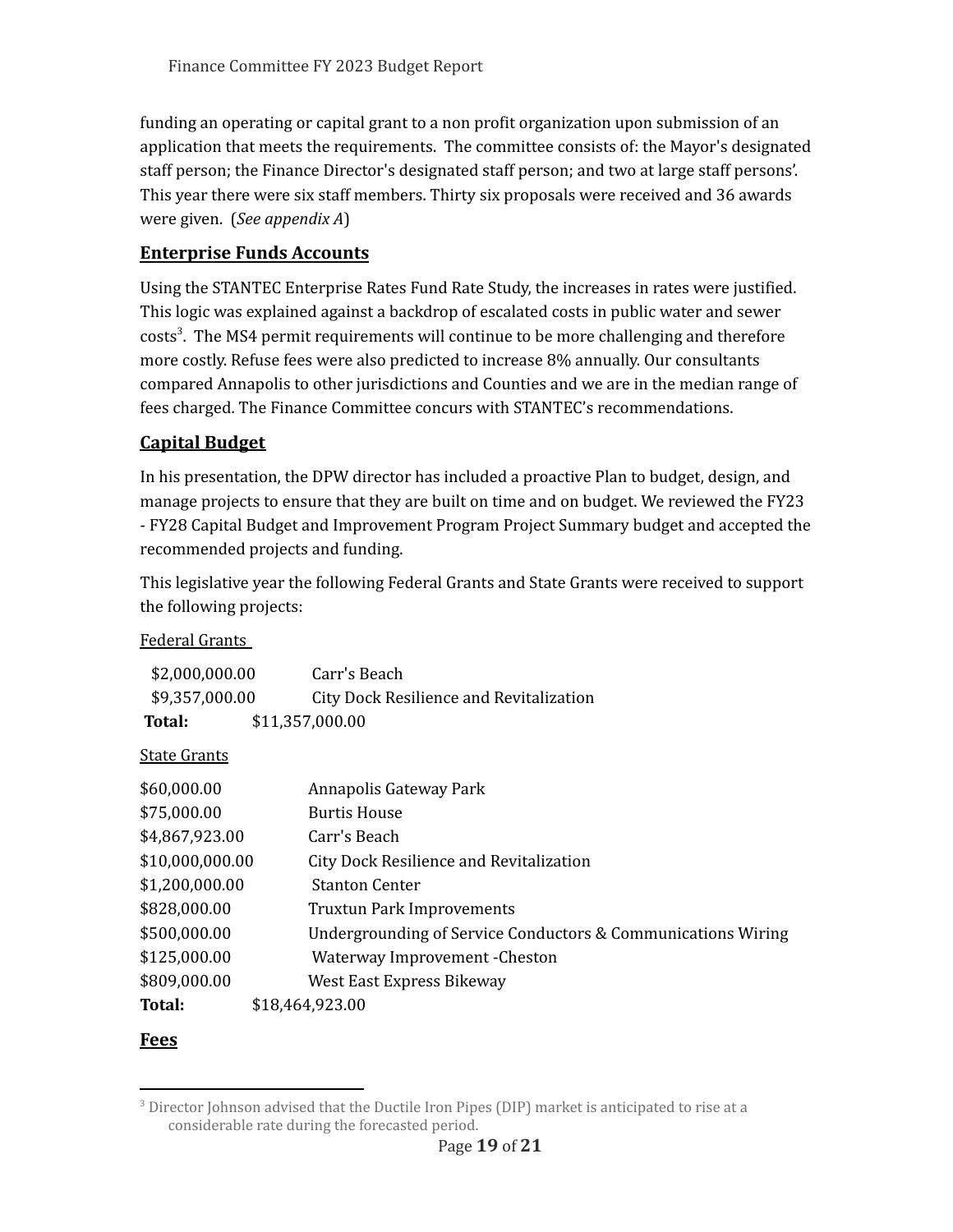The Schedule of Fees, R-23-22, were reviewed in their entirety. The departments with changes to their fees were:

- Police Department revisions included costs for requests (body camera, 911 calls, photographs, etc.)
- DPW fees were adjusted to represent the Stantec Report on Enterprise Fund Rate **Studies**
- Harbormaster revisions addressed additional staff and maintenance time
- Parks and Recreation adjusted program fees and space rentals

## **Fines**

The Schedule of Fines, R-24-22, were reviewed in their entirety. The departments presenting their revisions were:

- Harbormaster increased fines for mooring violations
- Public Works fines were introduced for stormwater discharge violations in line with state mandates and per Ordinance O-38-21

## **Finance Committee Final Recommendations**

## **We make the following recommendations to FY23:**

- We have had the benefit of ARPA funds, however by FY25 ARPA funds will not be available to utilize. At that time we should be considering how we will adjust to a decrease in revenue. The City Council must consider additional revenue growth or conserve expenses to address this
- Use of one-time funds of \$70,000 for the Substance Abuse Disorders program *Finance Committee amendment*
- \$63,000 net add for additional attorney for Office of Law *Finance Committee amendment*
- Use of one-time funds of \$100,000 Pilot crime prevention program for Recreation and Parks - *Finance Committee amendment*
- Community Grant amendment Increase South Forest Drive Business Association (SoFo) from \$1000 to \$2000 - *Finance Committee amendment*
- Community grants adhering to City code 6.16.070 -requiring and receiving quarterly reports form nonprofits seeking community grants
- Code Change for Arts in Public Places Commission (AIPPC) re: City funding
- Upgrade HR to Department
- Upgrade MIT to Department
- Better coordination between departments in pursuing grants
- Dedicate staff member(s) to their respective department grant
- Sidewalk code be reexamined by the City Council
- Review workload of HPC Chief for expanded review with outside dining and upcoming City Dock revitalization